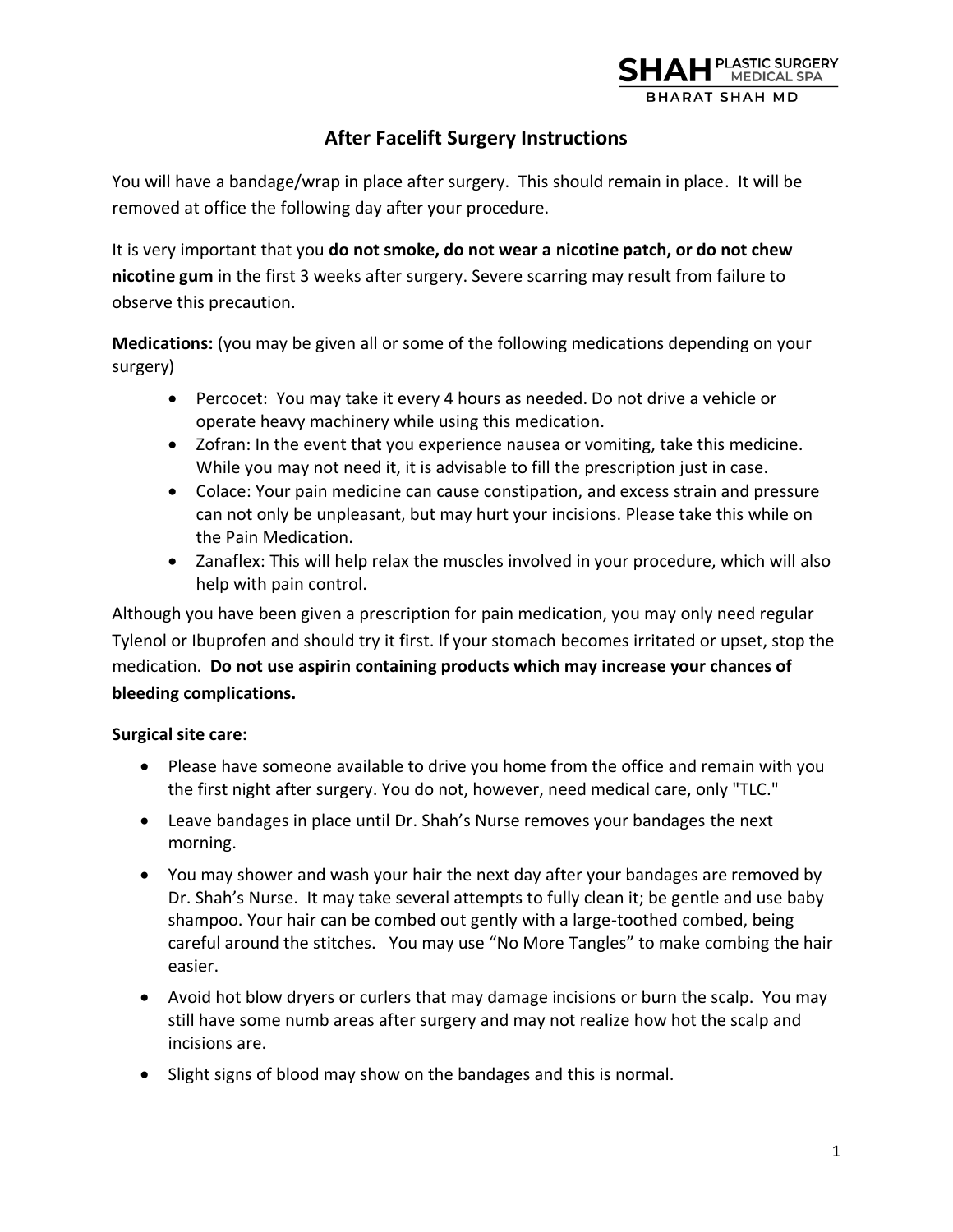

- You can expect swelling and bruising, sometimes unevenly. Rarely are the two sides of the face the same at any one time. Each side heals at a different rate, but be assured the swelling and bruising will gradually subside after the first few days.
- Make-up to cover any residual bruises can be worn after the 5th day. Our medical spa staff can help you with the cover up if needed.
- Men: You can shave the face with an electric shaver the day before surgery. We recommend you wait 5-7 days after surgery before shaving again.

## **Activities:**

- Rest with your head of the bed at about 30° elevation. Sleeping on two pillows will be more comfortable and helps to keep swelling down.
- Sleep on your back and not on your side (as best you can) for 5 days. Be sure to wear comfortable button up shirts.
- Avoid strenuous activity, getting overheated or sunbathing for three weeks. Avoid blowing your nose, coughing, straining, or raising your blood pressure. Do not bend your head down!
- Do not drive a vehicle for **1 week** after your procedure.
- Do not engage in sexual activity for a minimum of two weeks after surgery.
- Hair coloring can be done three to four weeks after surgery.

### **Diet:**

• You may drink small amounts of liquids as desired and as tolerated the first night. The following day, a soft diet is suggested and after that you may eat and drink as desired, with the exception of alcohol, which must not be taken for three days after surgery.

## **Follow-up appointments:**

- 1 day after surgery: Your bandage will be removed by either Dr. Shah or one of his staff the day after surgery.
- 1 week after surgery: Check incisions, monitor bruising and swelling and discuss scar care.
- 1 month after surgery: Remove any residual sutures and monitor swelling.
- 3 months: Final check to make sure everything is going great after your facelift procedure.

## **Watch for the following signs and symptoms. Notify the office immediately if these occur:**

- Fever or blistering.
- Redness that looks like a sunburn, tenderness or warmth in the area of redness.